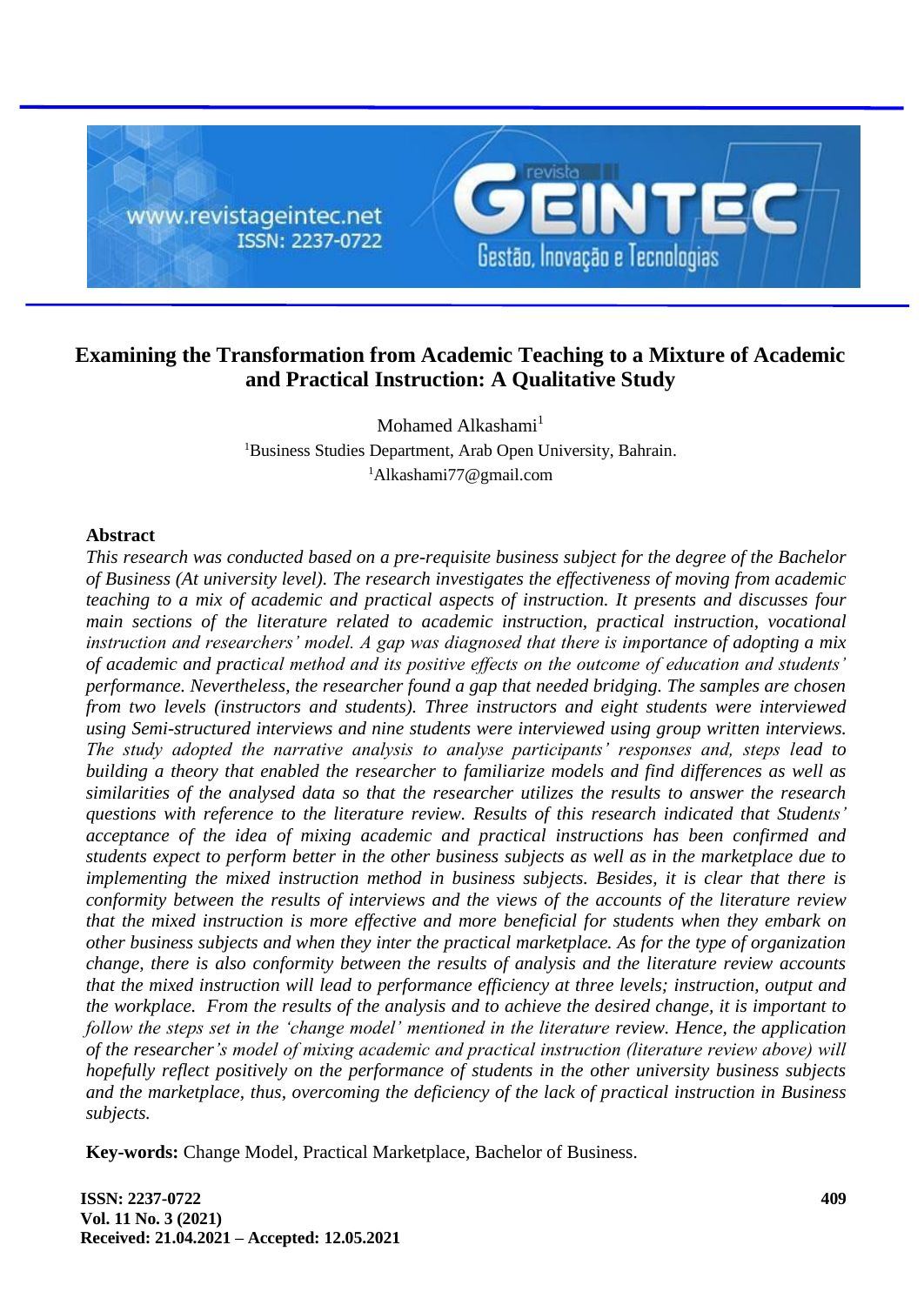### **1. Introduction**

Education plays a vital role in building human intellectual abilities. Therefore, it is a must to learn and educate ourselves not only for the sake of the prestige of having a certificate, but also to acquire basic skills and competences to fulfil the requirements of life. Hence, education in Bahrain enjoys utmost emphases and importance that most Bahrainis are well educated as they endeavour to improve their stance by perusing higher studies so as to acquire knowledge and skills that enable them to fit into the market place fully equipped with the required competences (Ahmed et al., 2018; Mozammel et al., 2018). To respond to such endeavour and trend, several private institutes and universities were established besides the already existing government educational institutions. The researcher, who is a lecturer in the University of the Study, believes that the university environment is ready to add innovation and development to the instruction method to affect favourable change to keep pace with the ever changing developments, which encourage the researcher to curry out this small-scale study on business subject in the hope that it will reflect on the performance of students and the development of the subject itself.

### **1.1. Background of the Study**

The business subject (An Introduction to Business) is a pre-requisite for the degree of the Bachelor of Business (AOU) and it comprises four courses namely: Introduction to Business, Human Resources, Introduction to Accounting and Introduction to Marketing, each of which is an introduction to one of the business subjects to be pursued thereafter. Therefore, students have to acquire from this subject several competences that pave the way for them to pursue other business subjects. These competences shall form a base for students to start from when embarking on the other business subjects which will reflect positively on their performance. This course comprises various knowledge elements that are vital for students to acquire. The researcher carried out a small-scale study to find out the perspective of both students and lecturers moving from academic teaching to a mixture of both academic and practical instruction.

#### **1.2. The Major Aim of the Current Study**

Is to investigate the effectiveness of moving from academic teaching to a mix of academic and practical aspects of instruction.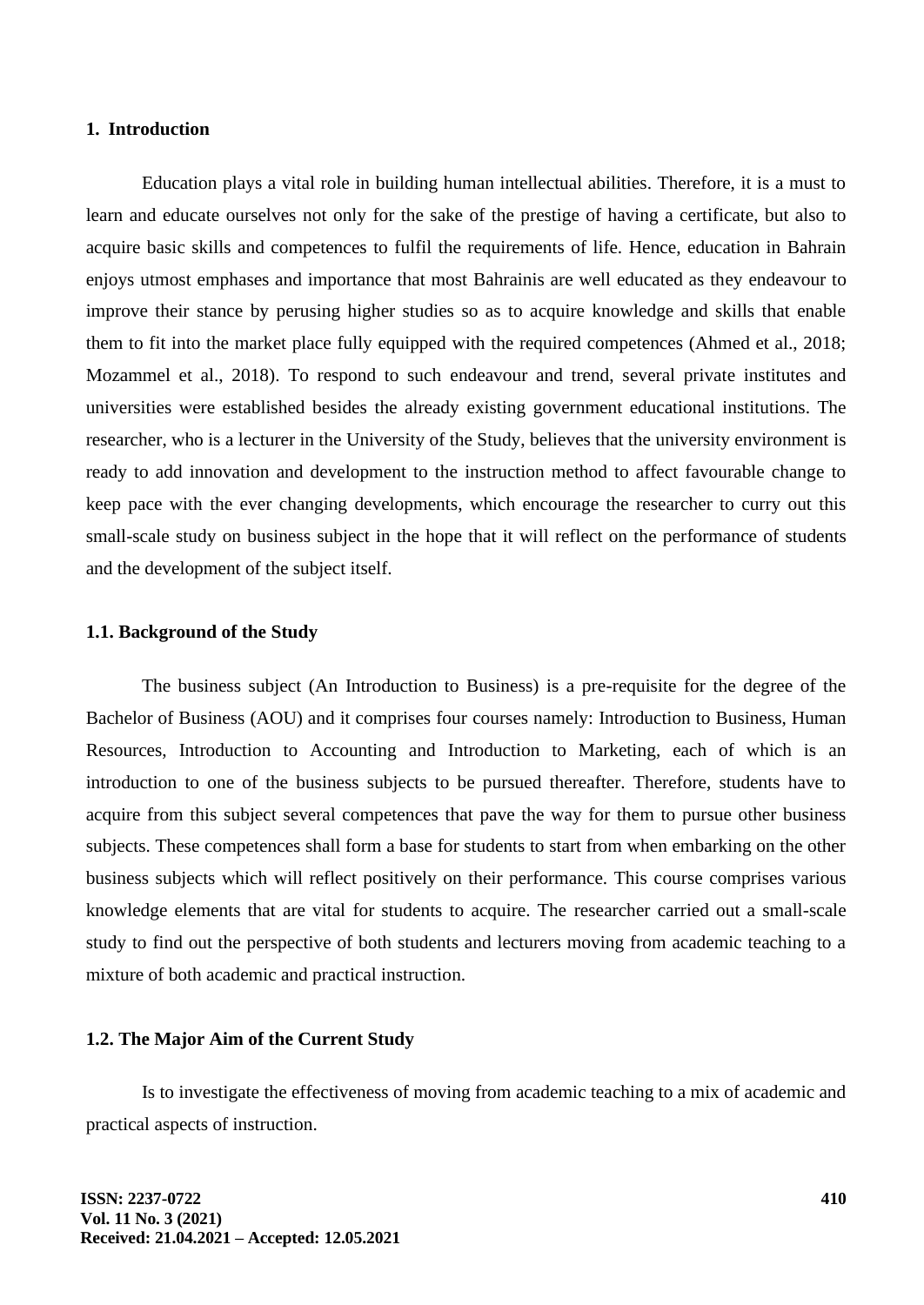### **1.3. Objectives of the Study**

There are five objectives for the current study:

To determine what the most suitable instruction method for teaching the business subject Modules; To list the competences and skills that would have been acquired after completing the business subject modules; To identify the expected problems that might face students while pursuing business modules; To determine the need of students to acquire the skills and competences taught in business modules; and To identify the expected outcomes that can be achieved after acquiring the competences and skills taught in business modules.

### **1.4. Research Questions**

The study aims to answer the following study questions: What instruction methods should be applied so that students can acquire the skills and competences required to excel in the business courses?; What competences would have been acquired after completing the business courses?; What problems do students face during their study of business modules?; What do business students need to acquire the competences taught in the four modules for?; and what outcomes shall be achieved after acquiring the competences and skills of the modules of business?

#### **2. Literature Review**

The literature review presents different views of other researchers which relate to the main area of the study. It comprises four main sections, academic instruction, practical instruction, vocational instruction and researchers' model, where students are trained to fit into the labor market and fulfill its requirements.

### **2.1. Academic Instruction and Learning**

Education is based on two main elements: teaching from the part of the instructor and learning from the part of the students and they both complement each other. Teaching and learning are "Tow basic essential activities of the educational system" (Wedemeyer, p.33).

Students differ in their learning competences, hence, they **"**learn in different ways" (Knutsson, et al. 2010). Stark (2004, p.143) holds that "Teachers, should always strive for teaching methods that encourage deep learning instead of surface learning" to attend to the various problems of knowledge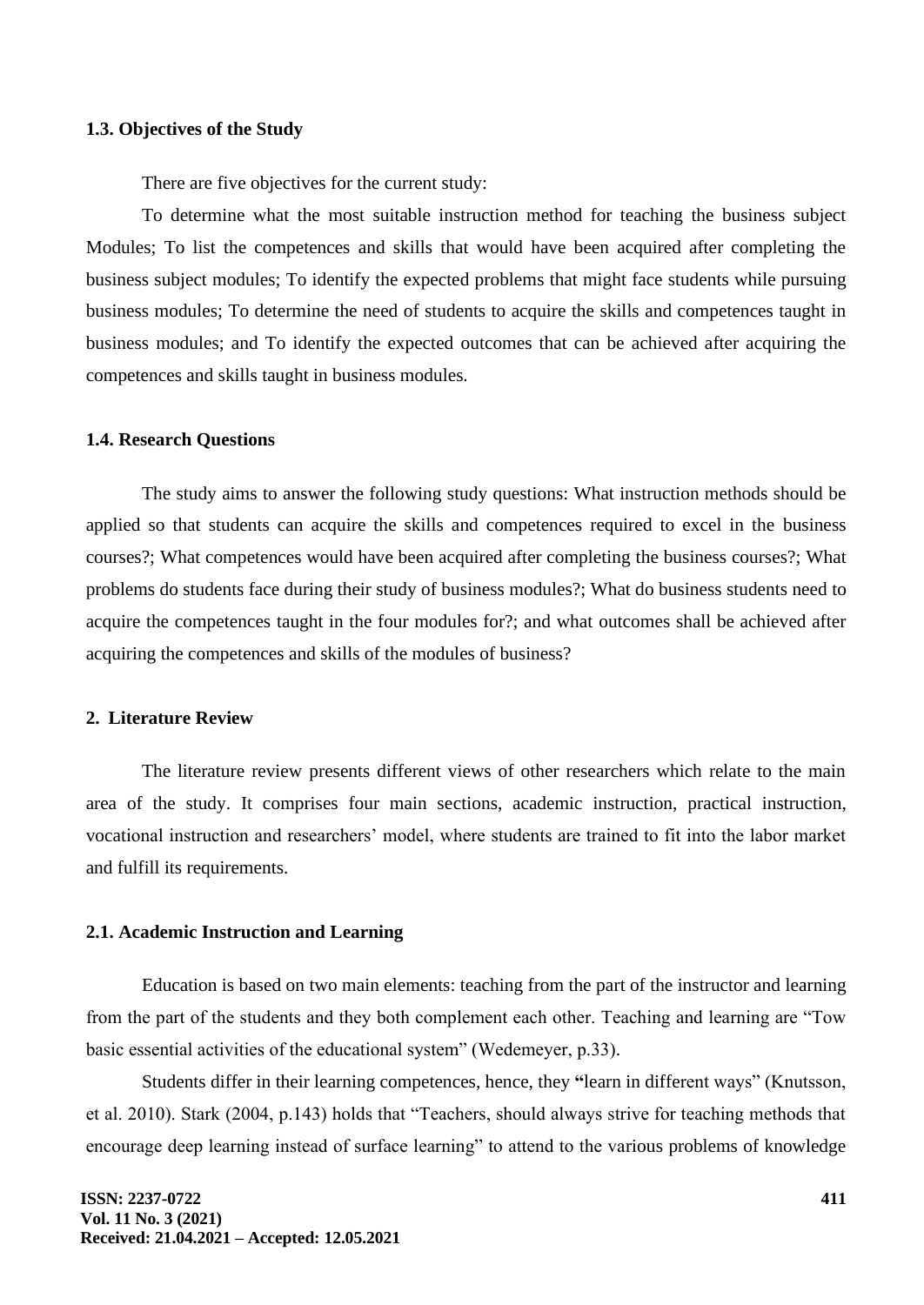and transfer that students show during their learning process, hence, making it necessary to consider the differences in learning competencies between the students, which means that the knowledge learnt by students in theory that is not flexible cannot find its way to practice nor can it go beyond the borders of that inflexibility. Teachers with little experience may apply methods that negatively affect the learning process despite the implementation of students' centred learning. (Plush and Kehwald, 2014, p.1) Students cannot acquire knowledge and learn independently without having the right competences, (Chuxiong, 2003, cited in Plush and Kehwald, 2014, p.1). Students "need to be critical thinkers, problem-solvers and lifelong learners". (Plush and Kehwald, 2014, p.1), That is students should not merely be knowledge receivers they need to think for themselves analyse information and react positively.

# **2.2. Practical Instruction**

Practical instruction refers to implementation of experimental-leaning. "Reflective practice is widely adopted across the field experience-based learning subjects in higher education, including practicums, work-integrated learning, internship, service learning and community participation" (Marina et al, 2016, p.1). In the Australian Metropolitan University "Undergraduate students of all disciplines were offered the opportunity to complete a new experimental-learning subject as part of their course of study" that includes "Professional and community engagement and explicit requirement that students engage in reflective practice" (Marina et al, 2016, p.2). This practice helps students approach the marketplace armed with practical competences that allow them to fit properly therein leading to positive educational outcomes. This will certainly show on the performance of the fresh graduates in their new job and will prove the veracity of the training that includes reflective practice (Marina et al, 2016). In support of the above, Australian universities endeavour to include practice based leaning in their undergraduate courses so that graduates become knowledgeable both theoretically and practically (Yap, 2012, p.1). He also points out that Australian Universities "have strategic plans for work integrated learning and a strong institutional desire for improving students' experiences for both practice and academic settings". In some universities where practice incorporated in courses students are given tasks. They are required to make up fictional business and practice based upon their choice by providing their own business plan and how they go about it. "The excitement, with which the students approached this task, once they understood it, became positively explosive in the classroom, where there had once been resistance to group exercises" (Dautermann, 2005, p.151), hence, enhancing the team work acceptance and making the role of the tutor more of a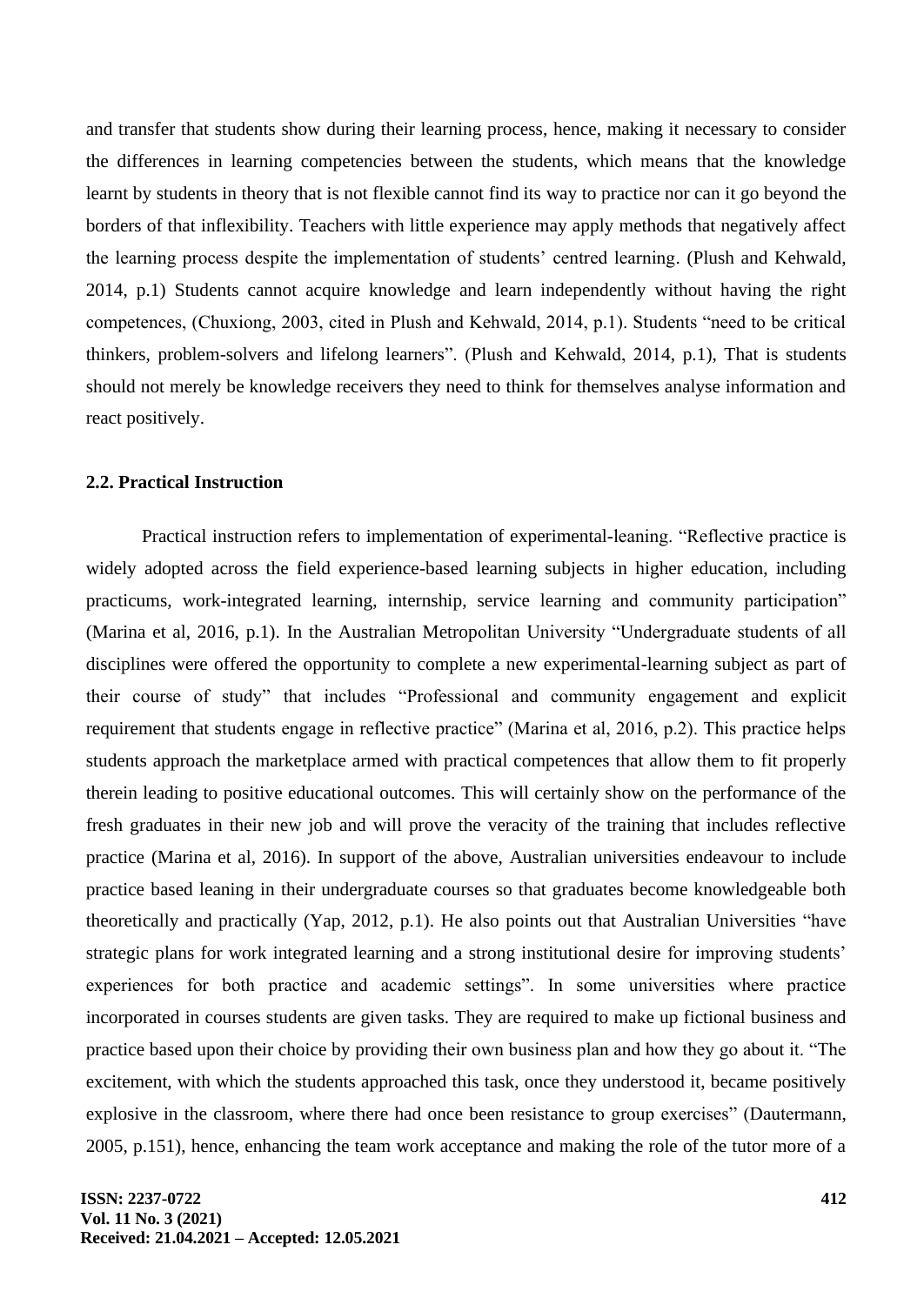facilitator than an instructor. In a longitudinal study mentioned by Rawling (2005, p.455), it was found that "Exposure to practice is encouraged by many academics, governments and employees". In order to fill the gap between theory and practice, students need to implement what they have learned in real life practice (Botma, et al; 2015, p.499).

# **2.3. Vocational Instruction**

Implementing theory and practice into a 'dual system' where theory is combined with practice is encouraged in vocational education. "In universities of applied sciences rather than academic universities, it is traditional to study for a time in a company, thus allowing theory and practical work to go hand in hand" (Hartmann et al. 2009, p.352). However, many companies find it difficult to allocate time for university students to join the companies as trainees, therefore, necessitating the implementation of more advanced compensation of theory and practice (Hartmann et al. 2009). Vocational training can be considered a "learning process which enables the acquisition of knowledge and know-how necessary for the development of an occupation of a professional activity" (Santos, et al, 2012). "The acquisition of technical expertise has not diminished, but organizations are now demanding that university graduates acquire such skills as part of a broader collection of personal competences" (Koong et al. 2002, cited in Rawling, et al, 2005, p.455).

### **Summary**

The researcher concludes from the above review that adding practice based element to the academic instruction reflects positively on the outcomes and performance of the students and it is very much encouraged by the vocational education. Studies conducted by scholars proved that a mixture of practical and academic instruction results in favorable outcomes and positively reflects on the performance of students. (See literature review above). Therefore, the researcher developed his own model related to mixing academic and practical instruction that would lead to a change in the method of teaching with the hope that it can be implemented in business courses in the future. This model is constructed by the researcher based on the review of accounts mentioned in the literature review that covered the same issue of the study advocating the mixture of academic and practical instruction. The idea of constructing the model comes from the belief of the researcher that there is a gap in teaching business subject between academic and practical instruction. The following researcher model is set to explain the method of filling the instruction gap.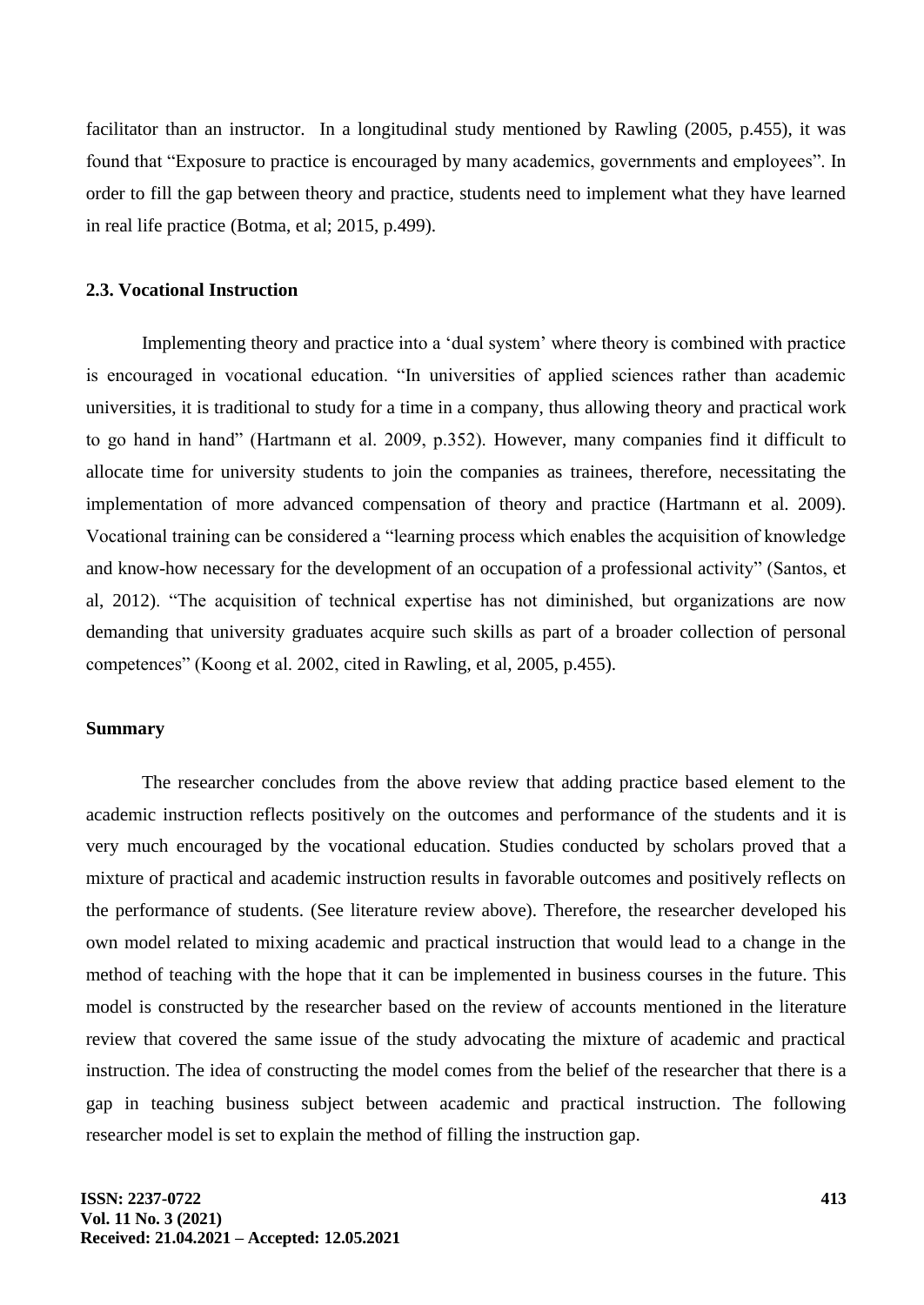### **2.4. Researcher's Model of Mixing Academic and Practical Instruction**



According to the above model, step one is filling the gap by implementing a mixture of academic and practical instruction. This will lead to step two (mix of knowledge and skills). Knowledge and skills will inculcate a new consciousness into students as well as shift in the society thought (STDs) that will finally lead to strategic change (instruction & learning) influencing students' performance in the other business subjects of the university, feedback, outcome of the university, workplace and finally filling the instruction gap in the subject.

# **2.5. The Changing Context**

# **2.5.1. New Consciousness**

The above critique shows that adding practical elements to the theoretical instruction will certainly generate change in the consciousness and creativity of students towards the implementation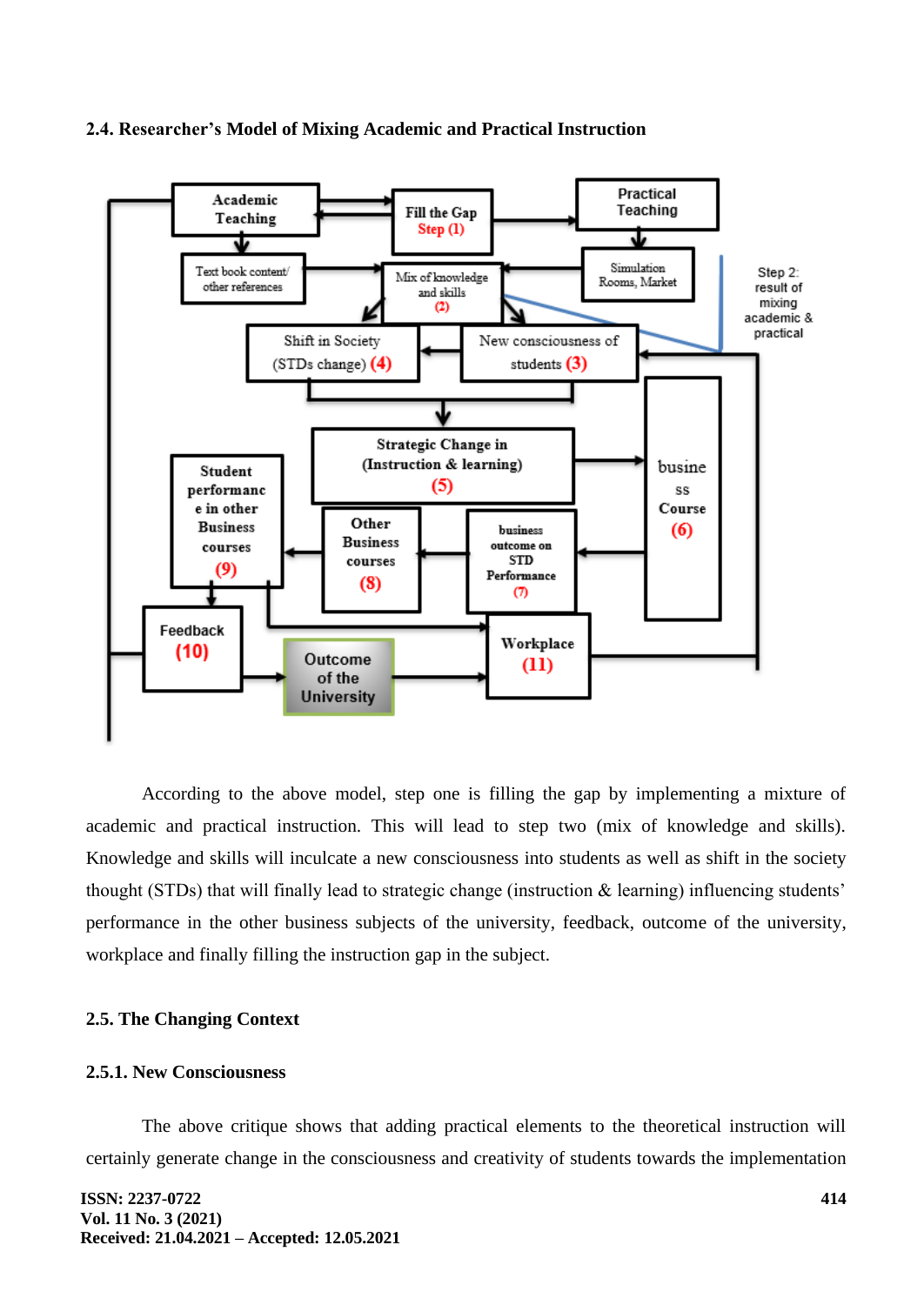of what is learnt in business into practice. Marina et al, (2016) hold that this practice helps students approach the marketplace armed with practical competences that allow them to fit properly therein leading to positive educational outcomes.

### **2.5.2. Shift in Society**

Adding practice to the theoretical instruction of business will provide students with selfconfidence, knowledge and experience (Chen, et al; 2010, p.206). As the student is a part of the society he certainly has a kind of influence no matter how little on the society where he lives. Proportionally this affects a shift in the society towards practicality. In support, Australian universities endeavour to include practice based leaning in their undergraduate courses so that graduates become knowledgeable both theoretically and practically (Yap, 2012, p.1).

# **2.5.3. Type of Change**

**Strategic:** If the practical element is added to the theoretical part, a strategic transfer happens in the general approach in learning and instructing that will influence the trend of instruction in the university (Yap, 2012). Therefore a rethinking of the method of instruction should consider change from merely theoretical to a mixture of practical and theoretical instruction so that it is reflected on the performance of the students in the other subjects and at the workplace.

# **2.6. Type of Organisational Change**

#### **2.6.1. Process Change**

In view of the considered literature and accounts it is clear that the change is possible and it will lead to performance efficiency at three levels: instruction, output and the workplace. At the instruction level, adding practice to the academic instruction will improve the efficiency of teaching and interacting between the students, the instructor and the subject itself. At the outcome level, there will be an outstanding improvement in the outcome results of business. At the workplace level, there will be a noticeable improvement in the performance of the students when they assume their job as they will have practical experience that will allow them embark on their new position.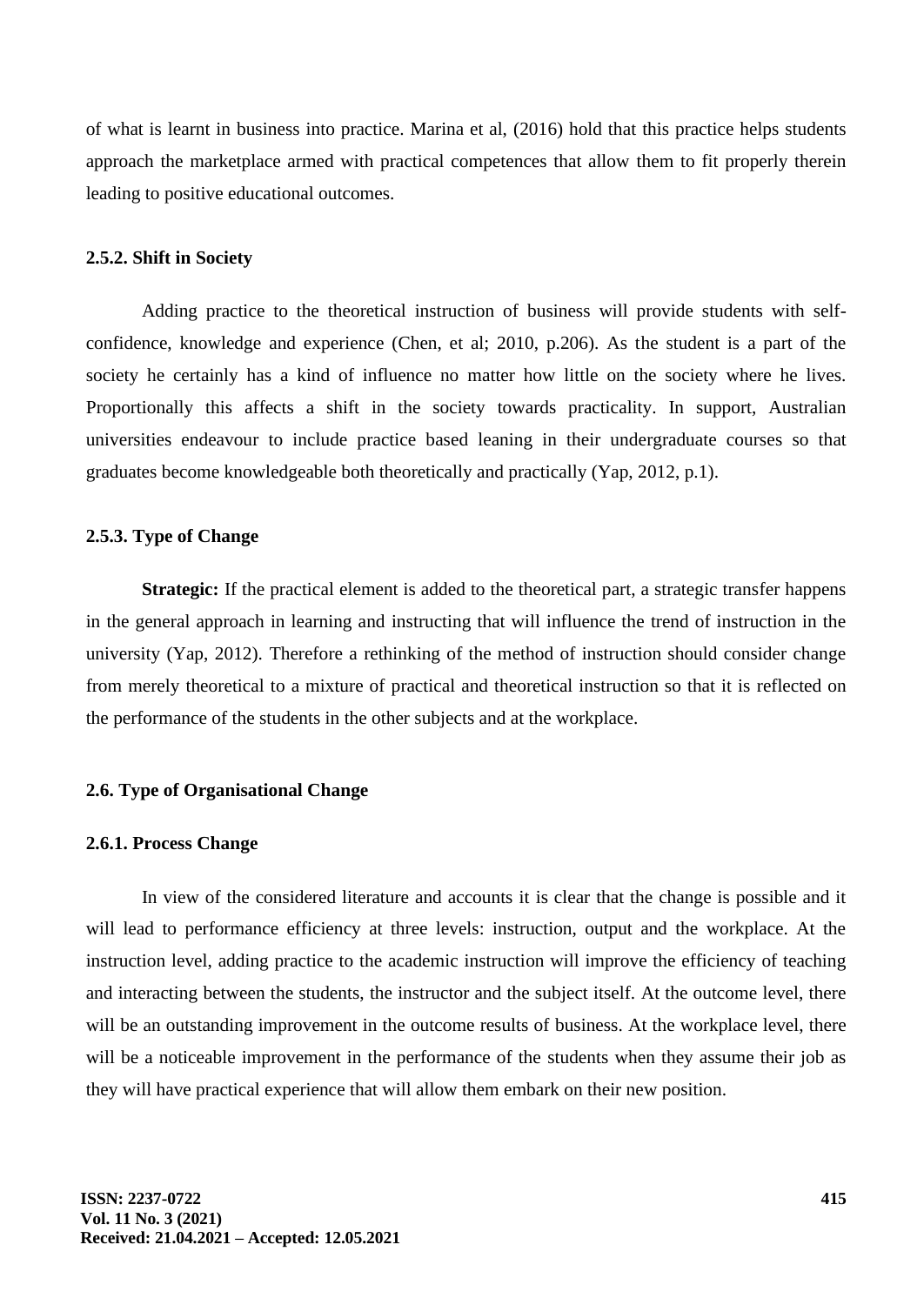### **2.6.2. Change Models: Soft Organizational Development Approach to Change**



(Senor, B. 7 Fleming, J. 2006. Organizational Change 3rd ed. Prentice Hall p.353, cited in Dr. Cathrenine slides, p.26)

This approach is applicable to the situation of the current study. That means the desired change could be affected if the procedure of this model is implemented. Diagnosing: Assessment of the outcome will prompt the type of action needed to affect change. Vision for change: the above action needs a vision i.e. if students take practical sessions alongside the academic instruction this will result in a much better performance and outcome. Commitment: this needs a little discussion with top management as they already understand the vision of the current study, so a 'go ahead' is obtainable. Action plan: based on the result of the diagnoses and the obtained commitment an action plan will be needed to implement change. Assess and reinforce change: feedback is necessary so that we see if change is affected to reinforce the above action if repeated.

# **Conclusion**

Referring to The major aim of the current study which is: To investigate the effectiveness of moving from academic teaching to a mix of academic and practical aspects of instruction. The researcher carried out reviews of various accounts in the literature review (Plush and Kehwald, 2014, p.1); (Marina et al, 2016, p.2), (Yap, 2012, p.1); (Dautermann, 2005, p.151); (Rawling, et al, 2005, p.455); (Hartmann, et al. 2009, p.352); (Rawling, et al, 2005, p.455); that are related to the subject of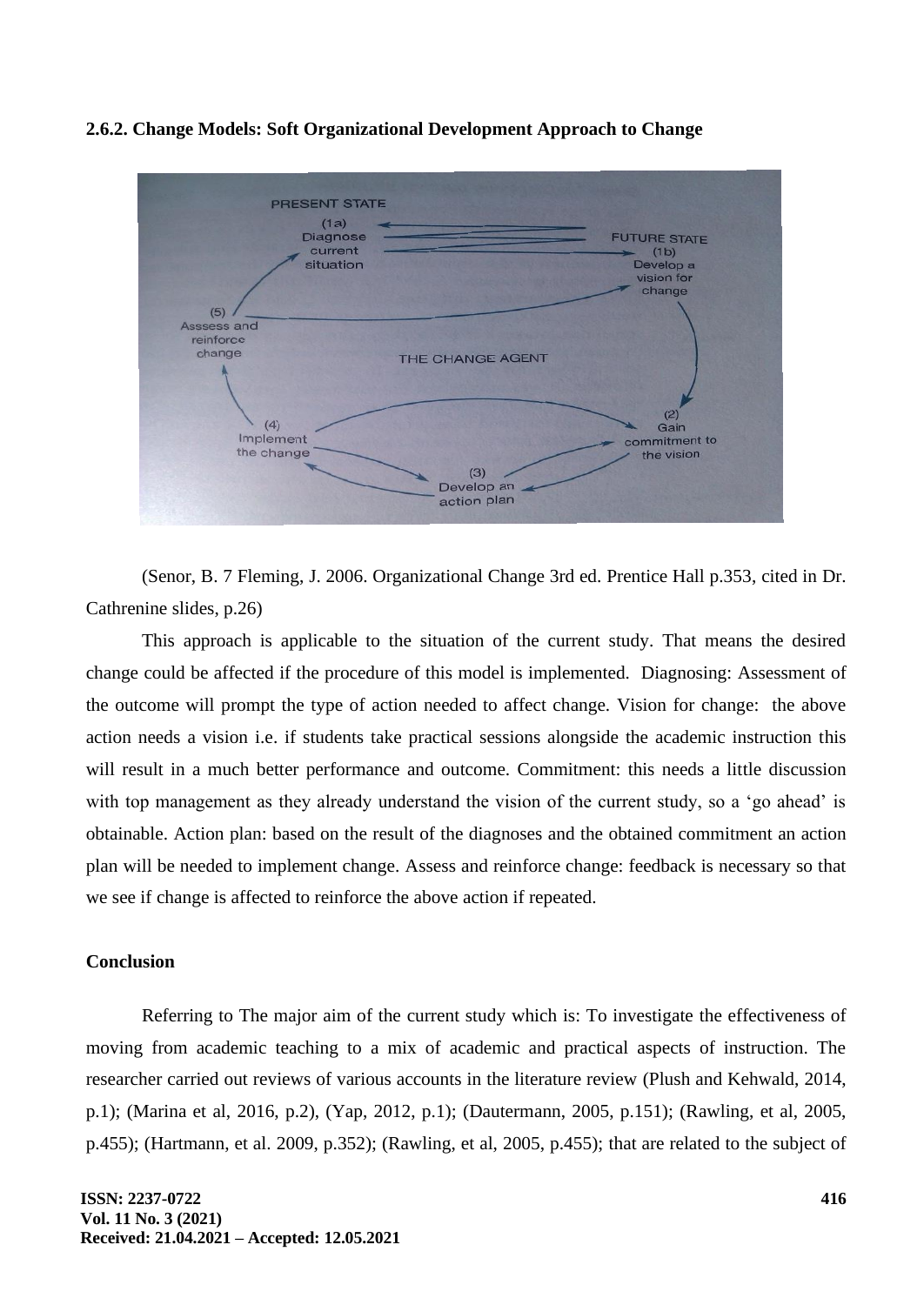the current study and found that there was conformity and agreement in thoughts about the importance of adopting a mix of academic and practical method and its positive effects on the outcome of education and students performance. Nevertheless, the researcher found a gap that needed bridging. Therefore, the researcher constructed the above model that will contribute to filling such gap. The idea of the model can potentially improve the delivery of business subject with potentially favourable results. Finally, relating the results of the study and the collected data to the reviewed literature will produce the final conclusion by which the gap is reduced.

# **3. Methodology and Methods**

# **3.1. Introduction**

This section describes the research philosophy and design based on the aim and objectives of the research with reference to the literature review above. The study was designed to investigate the effectiveness of moving from academic teaching to a mix of academic and practical aspects of instruction. To answer the research questions, the study adopted methods that achieve the aim and objectives of the research through the following philosophy.

# **3.2. Research Philosophy**

Light should be shed on the concept of epistemology to justify as well as on methodology and methods. Epistemology is related to the theory of knowledge. It is concerned with questions such as what is knowledge (Siegel, 2014, p.372). Epistemology is the study of what is available for us to know about reality (Lee & lings, 2008). Epistemology then is how we can get knowledge about the nature of things that really exist according to our observation. In Epistemology, there are objectivist and subjectivist views. In the objectivist view "it is possible that there exists a world that is external and theory fairly neutral" the subjectivist view holds that "no access to the external world beyond our own observations and interpretations" (Eriksson & Kovalainen, 2014, p.15). Each of the two views adopts a different point of view under either positivism or constructionism. Positivism seeks to adopt natural science model in the investigation that concerns social research to find out about the existing social phenomena (Nudzor, 2009, p. 116). Implementing such approach will generate generalization of positivism i.e. (deductive). This does not conform to the inductive approach of the research questions subjectively set to investigate the effects of changing from academic teaching to a mixture of academic and practical instruction. On the other hand interpretivism and constructionism are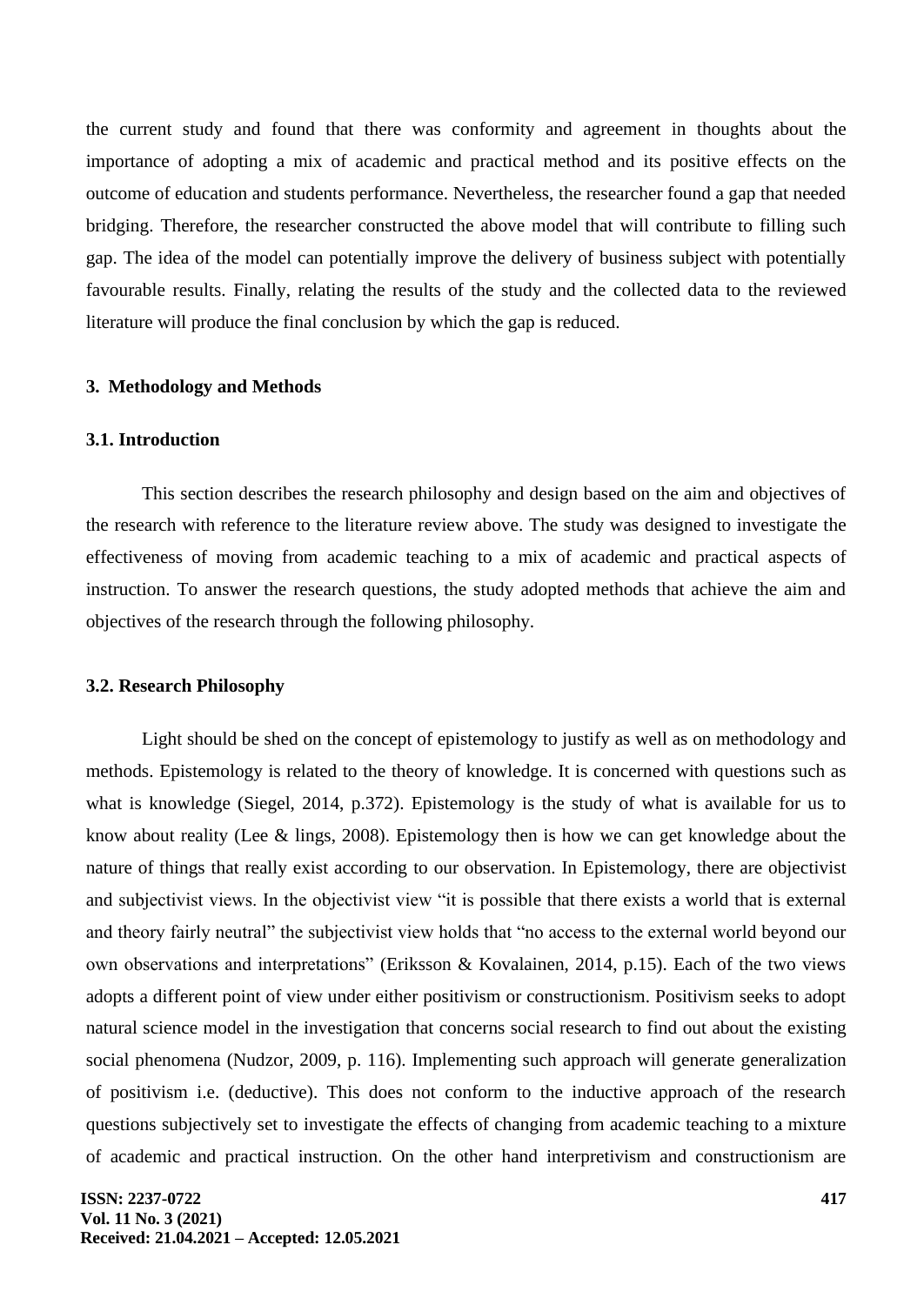concern with "subjective and shared meanings" "These philosophical concepts are interested in how people, as individuals or groups, interpret and understand social events and settings" (Eriksson & Kovalainen, 2014, p.23). The researcher will seek to find and interpret meanings from conversations with the participants. Hence, the study adopted the epistemological constructionism and interpretive methods where the researcher will focus on students and tutors thoughts and thinking. Cohen, et al (2011) inform that human experience world understanding comes via interpretive paradigm.

### **3.3. Research Design**

Bahrain is receiving much research attention these days (Al Ammary, 2012; Ahmed, 2019) Based on the subjectively set aim and objectives of the research, interviews were constructed with subjective questions to allow interaction between the researcher and the interviewees. "Qualitative research seeks to make sense of personal stories and the way in which they interact" (Thomas, 2003, p.2). The interpretive method is 'therefore' the most suitable for answering the research questions. Hence, the qualitative method is adopted to gather relevant information that can answer the research questions. Qualitative research includes "an array of interpretive techniques that seeks to describe, decode, and translate." Data and information, at the data collection stage, the array of techniques includes focus groups, individual & depth interviews (IDIs), case studies, ethnography, grounded theory, action research, and observation" (Donald and Pamel, 2008, p.162). The above techniques (interviews) are suitable to gather some data for the research. Interviews will be conducted to collect he needed data.

# **3.4. Data Collection Methods Sampling**

The researcher should highlight the samples and decide who will be invited for the purpose of collecting data for this study. It is necessary to carefully select samples "People who are relevant to your research questions" (Lee & Lings, 2008, p.213). The samples are chosen from two levels (instructors and students). Three instructors and eight students were interviewed using Semistructured interviews and nine students were interviewed using group written interviews. Before carrying out the interviews, the researcher sent a request letter to the university director explaining the importance and relevance of his research. The researcher followed some ethical procedures and requested a written permission from the university to conduct interviews with business student, teachers. The following table shows the selected samples details.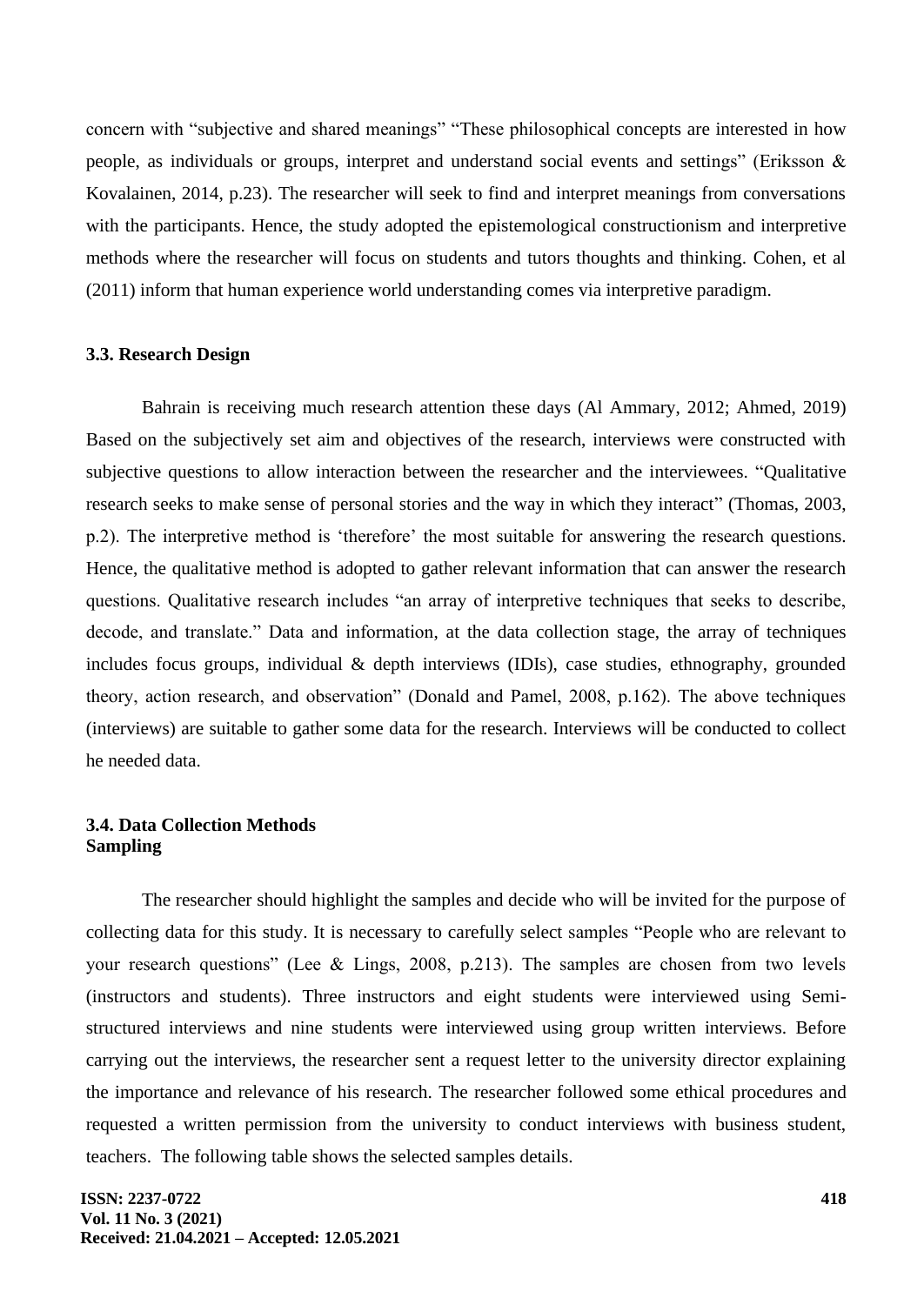| participant    | Gender | Discipline              | Title    |
|----------------|--------|-------------------------|----------|
| 1              | Male   | <b>Business studies</b> | Student  |
| $\overline{2}$ | Male   | <b>Business studies</b> | Student  |
| 3              | Male   | <b>Business studies</b> | Student  |
| $\overline{4}$ | Female | <b>Business studies</b> | Student  |
| 5              | Female | Business studies        | Student  |
| 6              | Male   | <b>Business studies</b> | Student  |
| $\overline{7}$ | Female | <b>Business studies</b> | Student  |
| 8              | Female | <b>Business studies</b> | Student  |
| 9              | Female | <b>Business studies</b> | Dr.      |
| 10             | Male   | <b>Business studies</b> | Dr.      |
| 11             | Female | <b>Business studies</b> | Lecturer |
| 12             | Female | <b>Business studies</b> | Student  |
| 13             | Female | <b>Business studies</b> | Student  |
| 14             | Female | <b>Business studies</b> | Student  |
| 15             | Male   | <b>Business studies</b> | Student  |
| 16             | Male   | <b>Business studies</b> | Student  |
| 17             | Male   | <b>Business studies</b> | Student  |
| 18             | Male   | <b>Business studies</b> | Student  |
| 19             | Female | <b>Business studies</b> | Student  |
| 20             | Male   | <b>Business studies</b> | Student  |

# **3.5. Interviewing Procedure**

After receiving the signed consent form from the participants, they were advised about the time and venue of the interview. Fifteen minutes were allocated for each interviewee.

### **3.6. Type and Content of Interview Questions**

To achieve the aim and objectives of the research, the researcher set the interview questions with reference to the literature review in accordance with the research questions, the theories considered and the researcher's experience of the topic (Suanders, et al, 2007). "Interview questions should provide data that will help you to answer research questions" (Eriksson & Kovalainen, 2014, p. 93), the questions were written in a way that enabled the researcher to elicit rich and specified answers. "Questioning techniques are vital to qualitative interviewing, you need to understand how to use questions to get the rich data you want" (Lee & lings, 2008, p.220) and will avoid yes/no questions. The useful type of questions that is used for the interview must be introductory, specifying, (…) and interpretive (Lee & lings, 2008, pp.220-221). Therefore, the researcher endeavoured to set questions for the interview that answer all researcher questions and achieve the aim of the research. The researcher composed the interview questions accordingly. Six questions were elicited from the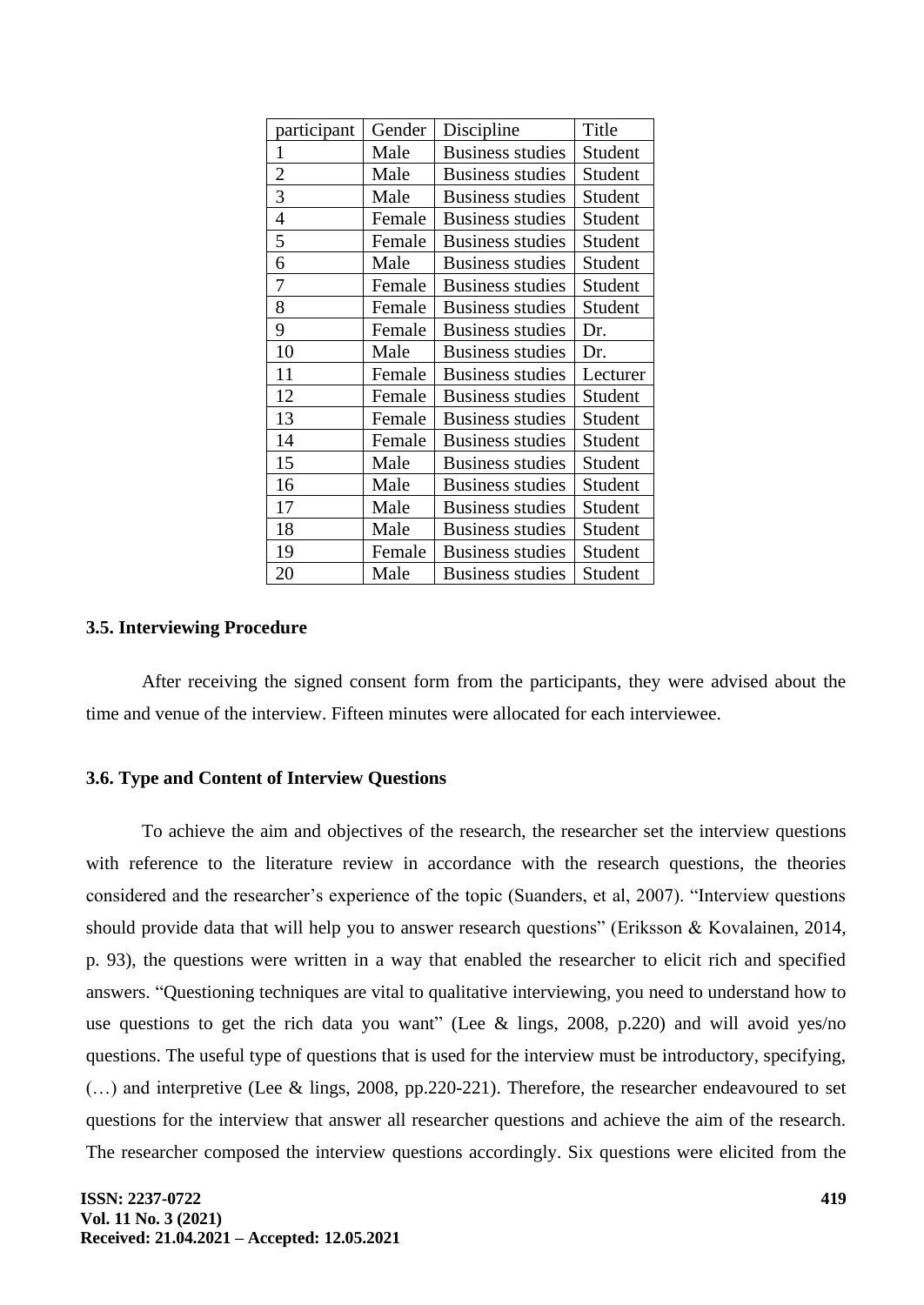literature, while the other nine questions were composed in relation with business course. Interview questions).

### **3.7. Primary Sources**

Two data collection techniques were used, Semi-structured interviews and group interviews. The interviews were divided into two parts. Part one comprises nine semi-structured questions and allocated for eleven individual interviewees (Three instructors and eight students). Part two comprises six questions and allocated for the group interview (Nine students). Group interviews: used to save the time and effort. The researcher conducted this type of interviews with the business students of the university. The interview included nine students and lasted two hours of discussion about the content of business course and the benefits of mixing academic and practical teaching. Group interviews consist typically of "eight to ten members with a moderator leading the discussions for about two hours on a particular topic, or product" (Sekaran & Buogi, 2013, p. 113). Semi-structured interviews: were conducted with eight students and three instructors enabling the researcher to ask additional questions to further elicit more information from the interviewees. This type of interview starts with qualitative 'why' and 'how' questions. It gives flexibility for a non-formal comprehensive conversation with the participants (Eriksson & Kovalainen, 2014).

# **4. Data Analysis**

# **4.1. Preparing, Coding and Data Reduction for the Analysis**

The researcher prepared and organized the related data to ease the analysis process (Smith, 2015) **first**: after collecting all empirical data; the researcher summarized and organized all the data into themes. Second: all interviews were digitally recorded and transcribed. Analysis was done in two parts, semi-structured interviews (students and instructors) and group written interview (students) responses, using plot analysis techniques ''Researcher collects stories that are told by people, and then uses some techniques to analyse their plots'' (Eriksson & Kovalainen, 2014, p.221). The study adopted the narrative analysis to analyse participants' responses. an ''approach to analysing natural language data, is based on collecting people's accounts of events, real or imagined, and then analysing them through a narrative methodology" (Smith, et al, 2013). The above steps lead to building a theory that will enable the researcher to familiarize models and find differences as well as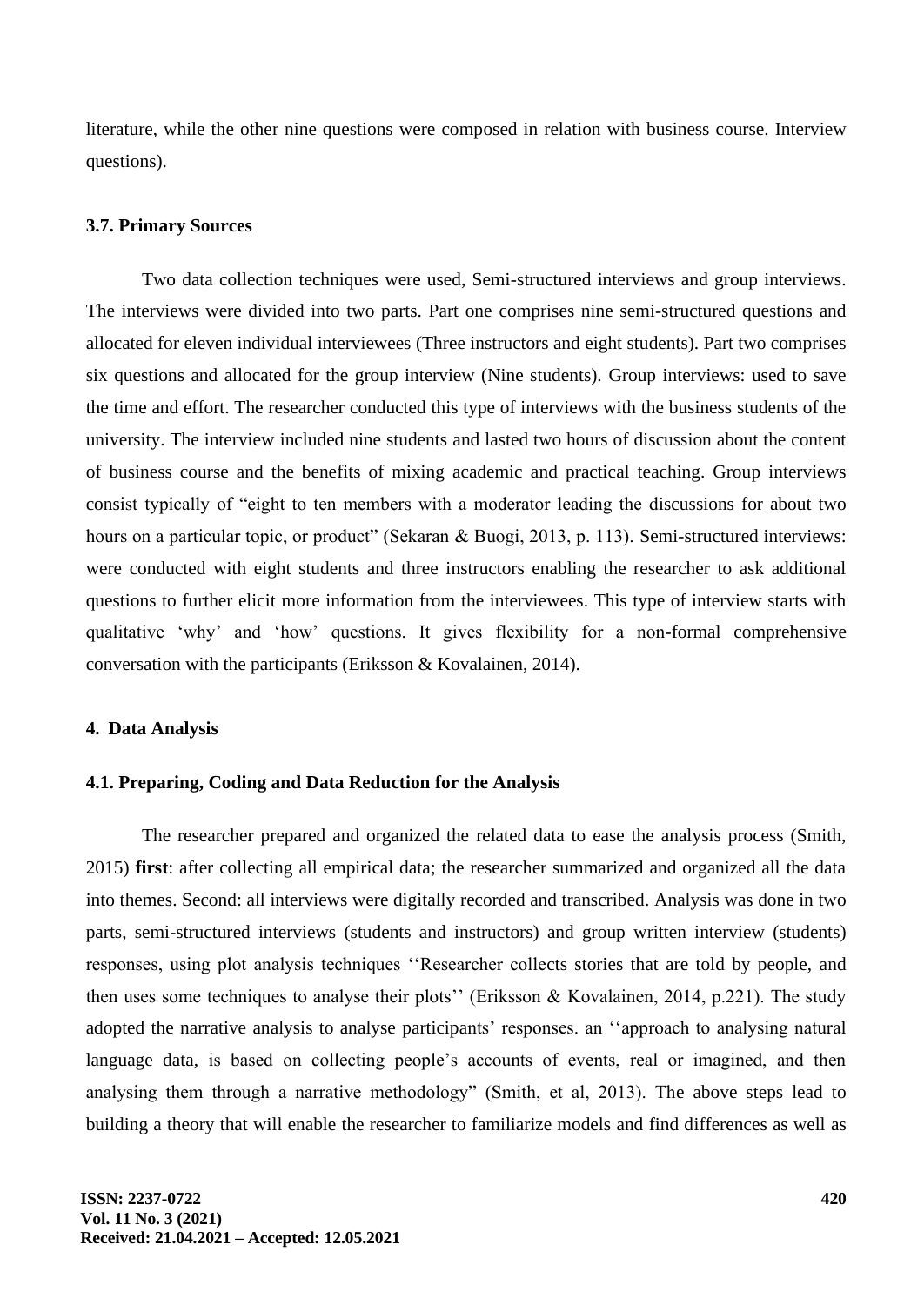similarities of the analysed data so that the researcher utilizes the results to answer the research questions with reference to the literature review.

# **4.2. Plot Analysis**

The researcher carefully studied the above mentioned data, and organised them based on the content and meaning to analyse the plots to reach a conclusion that enables the researcher to answer the research questions (Eriksson & Kovalainen, 2008). The analysed data covered analysis of group written interviews, semi-structured students interviews and semi-unstructured teachers' interviews.

### **4.3. Analysis of Group Written Interviews (Nine Students)**

**A1.** Seven of the nine respondents recognised the three instruction methods and agreed that a mixture of theoretical and practical instruction is more beneficial for students. They had the idea that mere theoretical instruction is only receiving knowledge without practically putting them into action. Only one of the nine students thought that academic instruction with examples is good enough to deliver the needed information. One student did not answer. **A2.** Six students mentioned the skills and competences that they would have acquired at the end of business course. Two agreed that it would be enough to learn skills theoretically. And one student did not answer. **A3.** Six students agreed that they faced difficulties such as the sheer information that needed memorizing and remembering. A student said that there were no difficulties but the time was so squeezed. One of the participants thought English was the main obstacle for him. A student did not answer. **A4.** Five students agreed that the instructor can overcome the difficulties by applying some practical methods such as using simulation rooms, visual aids, real experimental situations, as well as dealing and interacting with businesses. One student thought that this could be done by keeping pace with the development of the subject. Two students did not answer. **A5.** Seven students expected that they would acquire practical skills such as planning, recruitment, objective setting, public relations skills, private projects that would enable them to perform in the market place. Two students thought that by the end of the course would only acquire theoretical knowledge. **A6.** Eight students agreed that they would use the skills they learn in the course in outside in the practical world such as companies, businesses, running businesses. One student did not answer**.** To explore participants data transcribing.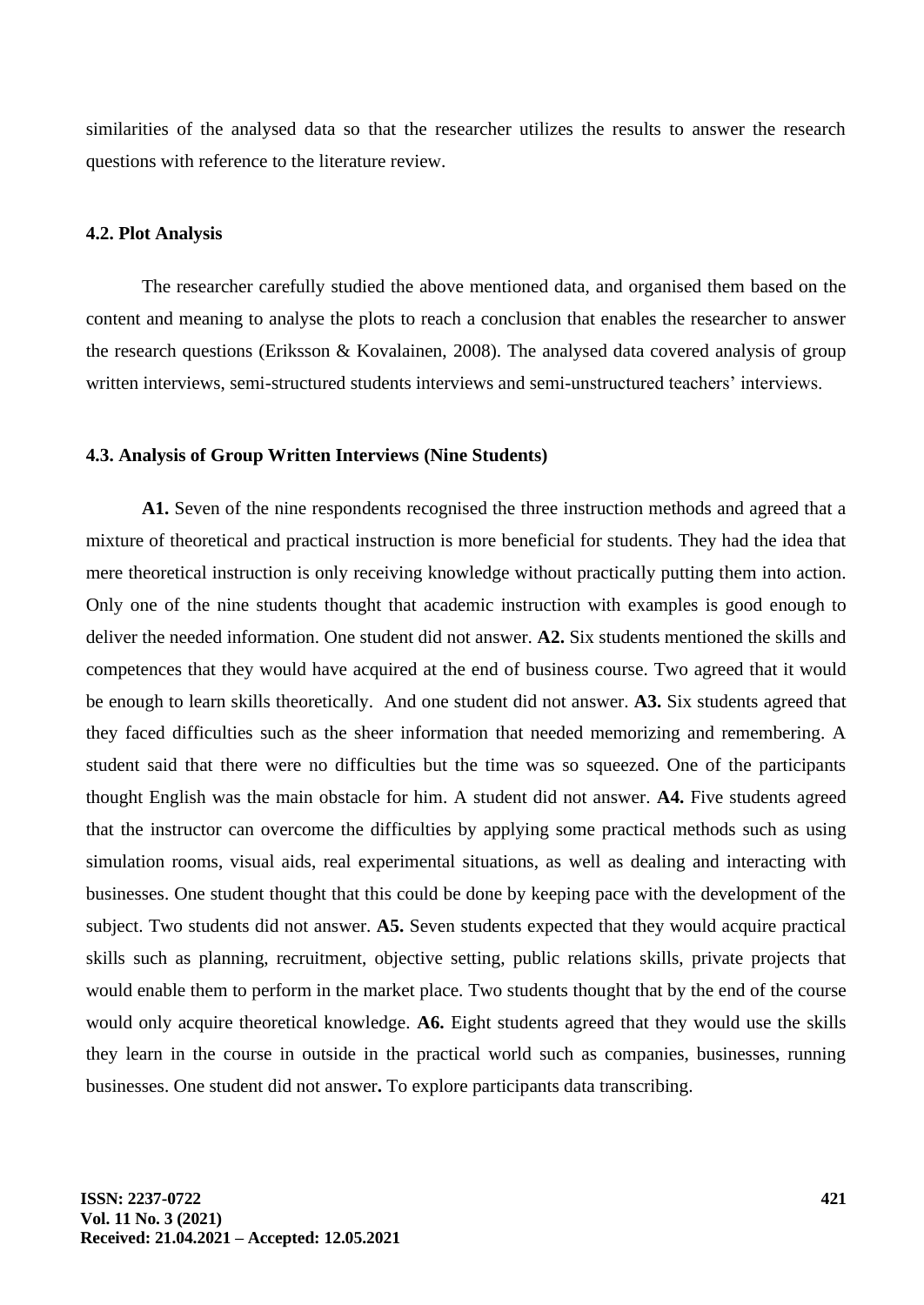#### **4.4. Individual Interviews Analysis (Eight Students)**

**Q1.** All participants responded to the question. Five participants agreed that business was an entry to the other business subjects. The definition given by the other three participants did not clearly explain the function of the subject. This means most students have a grasp of the implication of business. However, those how did not defined business properly may have not been able to give an accurate definition although their understanding of the subject was satisfactory. **Q2.** As a business subject, all participants agreed upon its importance for them whether while they are studying in the university or thereafter in market place, indicating that business subject comprises elements that are vital for the business and can be implemented practically in the market place. **Q3.** All students agreed that they benefited from studying business subject academically, mentioning benefits such as learning business terminology, lots of market ideas, how to manage business etc. It shows how useful is business subject for students as it gives them the theoretical information and knowledge about business. However, despite the theoretical knowledge students have about the business, they still need to go through the practical experience. **4Q.** All participants agreed that implementing both academic and practical instruction adds value to their abilities, for example, it will help them to perform better in interviews, to differentiate between what can be done and what cannot be done practically in the work place. Generally, students agreed that this will reflect positively on both academic and practical performance. This implicates that adding practice to academic instruction reflects positively on the outcome of business subject. **5Q.** all participants agreed that they would face practical difficulties if they go to the work place without practical skills. This necessitates adding practical instruction to the theoretical part of the course. **Q6.** All participants agreed that they would benefit. However, they spoke generally and no one mentioned business based skills. This means that they either have not understood the question or they might have not been acquainted to the business based skills as they have not taken practical courses yet. **Q7.** All participants agreed variously that business subject is basic to other subjects and that paves the way to the other subjects. **Q8.** Five of the eight participants thought that there was no problem with English language. While three of the participants said that there was difficulty trying to understand the instruction in English. Generally, all agreed that new terminology needed some effort to master. **Q9.** All participants suggested that a practical part should go alongside with the theoretical instruction. One participant suggested that the course should be extended to six month to allocate time for practice. Another participant suggested that students should be sent to workplaces to gain experience. A third student suggested sending students to practice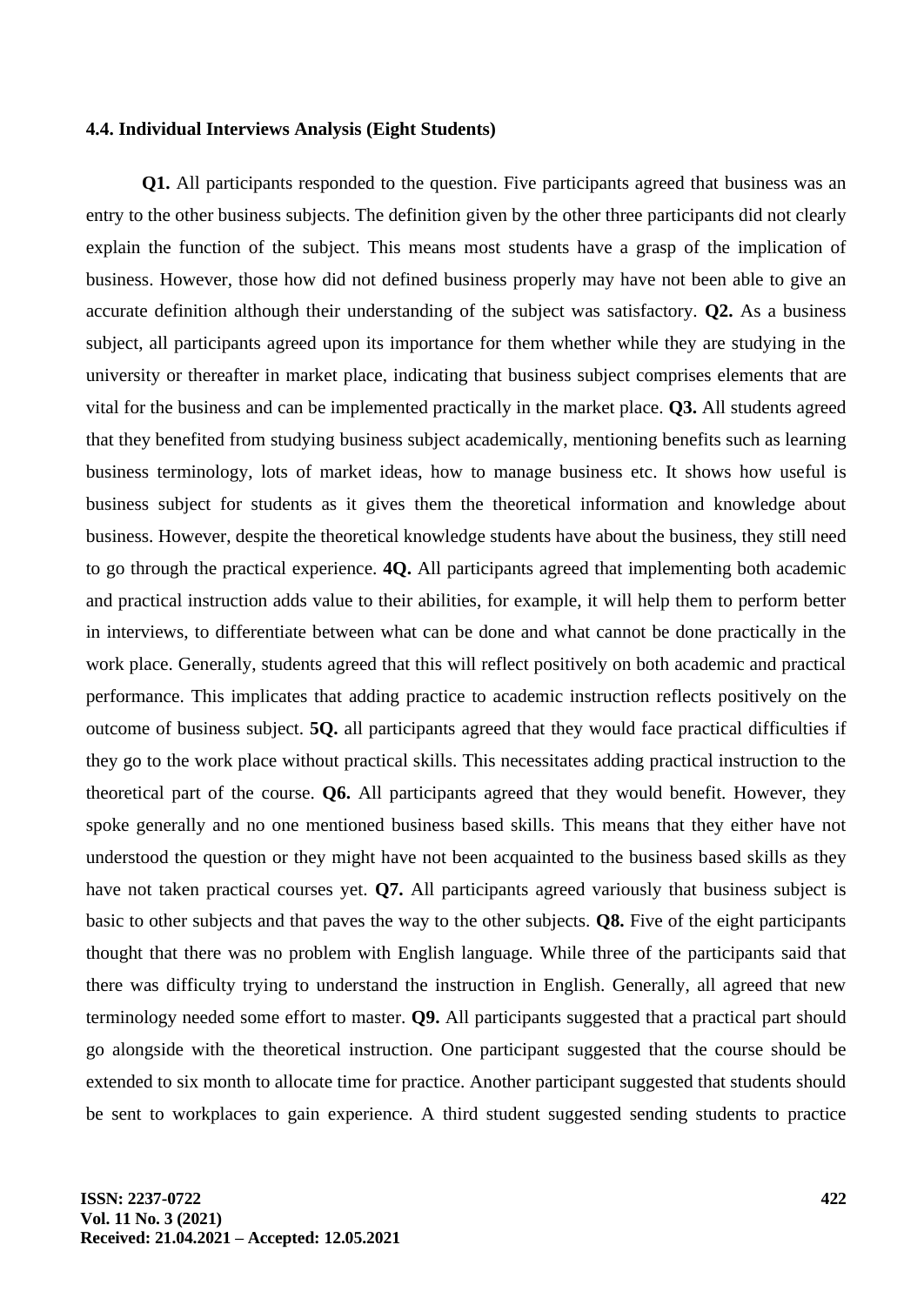marketing outside the university. A participant suggested that students should be obligated to take practical workshops.

#### **4.5. Instructors' Interviews Analysis**

**Q1.** All instructors agreed that business subject is a very important subject as a foundation through which knowledge is obtained to pursue other subjects. This shows how important B120 is in relation to the other business subject. **Q2.** All instructors agreed that business subject enhances the theoretical skills of the students, which means that theoretical information is very important to enhance the skills and abilities of the students. **A3.** All instructors thought that adding practice to the theoretical knowledge will allow student to embark on work with practical skills and competences. **A4.** Generally, three instructors agreed that a mixture instruction method will allow students to acquire skills and knowledge of how to go about being an entrepreneur or apply the theoretical into practice at the work place. **A5.** All instructors agreed that business subject is a pre-requisite subject that comprises basic information about the other business related subjects. **A6.** There is consent between the instructors that the language is somehow an obstacle that prevents student from understanding instruction. This means that there is a lack of command of the English language among students, which need more attention by the university. **A7.** All instructors suggested extra practical workshops, business English courses, induction programs and simulation rooms. Two instructors held that workshops should be compulsory in or outside the university.

# **4.6. Interpretation of Group Written Interview Results**

In the light of the results above, it is concluded that mixing academic instruction and practical instruction is more beneficial and that implementing a mixed approach will enable students to perform better in other business subjects as well as in the marketplace. Regarding the difficulties, implementing simulation and sending student to the market place to practically implement the skills learnt during the course will enable students to overcome such difficulties. This means that skills learnt theoretically need support from practical elements.

# **4.7. Interpretation of Individual Students' and Instructors' Interviews**

Considering the responses to the nine individual interview questions concerning business subject subject, there is conformity between the students and the instructors that business subject is a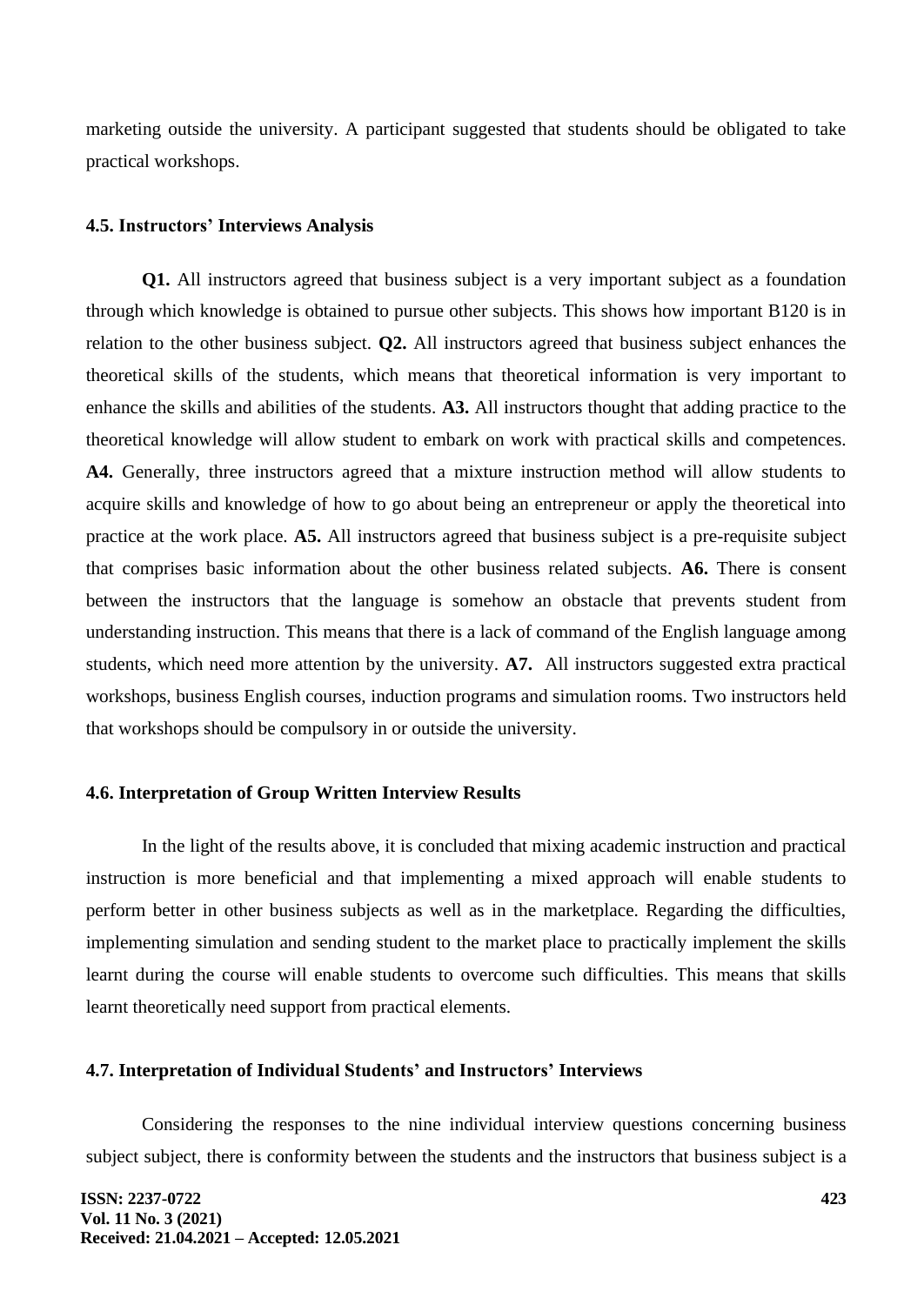very important pre-requisite subject to pursue other business subject and they all agree that adding practice to the theoretical instruction will enhance the abilities and skills of students academically and when they embark on work. This will bridge the gap between the academic attainment and students' practical performance at work. These accords with the literature review above that adding a practical element to the academic instruction reflects positively on the students' outcome in relation to business subject and bridges the gap between academic instruction and practical performance at work (see Hartmann, et al. 2009 above).

### **5. Conclusion**

From the responses of the participants in both group and individual interviews it is concluded that the aim of the study i.e. 'to investigate the effectiveness of moving from academic teaching to a mix of academic and practical aspects of instruction' has been achieved through answering the research questions. Students' acceptance of the idea of mixing academic and practical instructions has been confirmed and students expect to perform better in the other business subjects as well as in the marketplace due to implementing the mixed instruction method in the business subject. Besides, it is clear that there is conformity between the results of interviews and the views of the accounts of the literature review that the mixed instruction is more effective and more beneficial for students when they embark on other business subjects and when they inter the practical marketplace (Plush and Kehwald, 2014, p.1); (Marina et al, 2016, p.2), (Mozammel et al., 2021; Yap, 2012, p.1); (Dautermann, 2005, p.151); (Rawling, et al, 2005, p.455); (DEWBLAM, 2003, P.3); (Hartmann, et al. 2009, p.352); (Rawling, et al, 2005, p.455); (Hartmann, et al. 2009). As for the type of organisation change, there is also conformity between the results of analysis and the literature review accounts that the mixed instruction will lead to performance efficiency at three levels; instruction, output and the workplace. From the results of the analysis and to achieve the desired change it is important to follow the steps set in the 'change model' mentioned in the literature review. Hence, the application of the researcher's model of mixing academic and practical instruction (literature review above) will hopefully reflect positively on the performance of business subject students in the other university business subjects and the marketplace, thus, overcoming the deficiency of the lack of practical instruction in business subject. Therefore, in the light of the above the researcher proposed the following recommendations.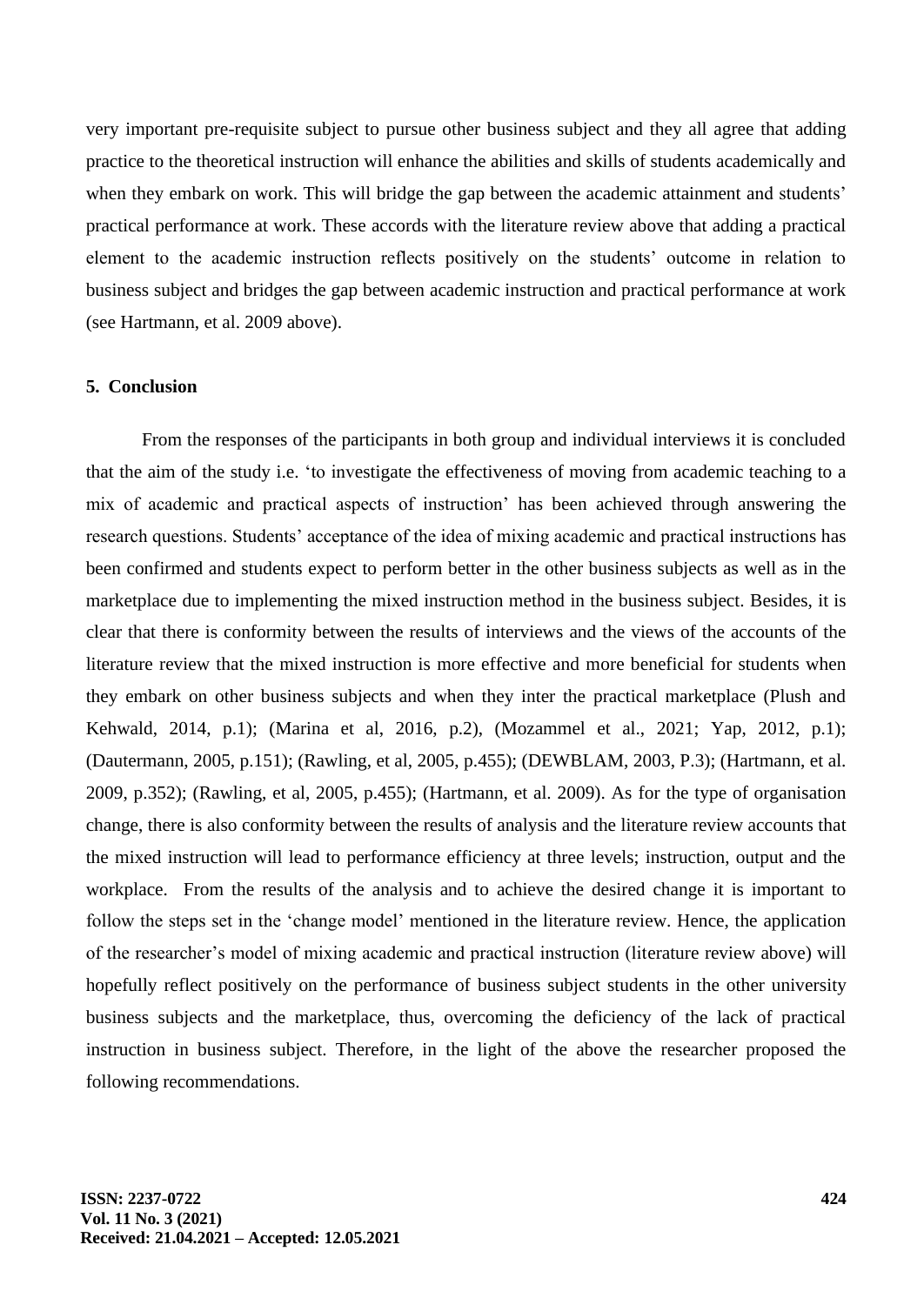# **6. Recommendations**

In light of the result of the study the researcher forward the following recommendations.

- It is necessary to add a compulsory practice element to the academic instruction of business subject.
- Conduct awareness programs for both students and instructors about the importance of adding practice to the academic instruction.
- Invite businesses to join seminars about providing opportunities for students to practice within organization.
- Establish simulation rooms in the university.

# **References**

Alan, B. and Emma, B. (2007). *Business Research Methods.* 2nd edn. The United States: Oxford University Press Inc, 443.

Ahmed, U. (2019). Influencing Youth Involvement in Entrepreneurship: Implications for Policy Makers in the Kingdom of Bahrain. *Annals of Contemporary Developments in Management & HR (ACDMHR)*, *1*(3), 39-52.

AlAmmary, J. (2012). Educational technology: A way to enhance student achievement at the University of Bahrain. *Procedia-Social and Behavioral Sciences*, *55*, 248-257.

Ahmed, U., Umrani, W.A., Qureshi, M.A., & Samad, A. (2018). Examining the links between teachers support, academic efficacy, academic resilience, and student engagement in Bahrain. *International Journal of Advanced and Applied Sciences*, *5*(9), 39-46.

Paivi, E. and Annew, K. (2016). *Qualitative Methods in Business Research.* 2nd edn. Sage Publications Lts: 215-234.

Nick, L. and Ian, L. (2008). *Doing Business Research.* Sage Publication Ltd: London EC1Y 1SP, PP.217-218.

Mark, S. Richard, T. Paul, J. (2015). *'Management & Business Research'*5th ed. SAGE Publication Ltd-ISBN 978-1-44629-657-8.

Thomas, R. (2003). *Qualitative & Quantitative Research Methods in Theses and Dissertations.* Corwin Press, Inc-A Sage Publications Company, pp.2-158.

Anne, S. Huff. (2009). *'Designing Research for Publication.* SAGE Publication Ltd London, 227-228.

Donalds, R. and Parmel, S. (2003). *Business Research Methods.* 8th edn. McGraw-Hill/Irwin:a business unit of the McGraw-Hill. 282.

Donalds, R. and Parmel, S. (2008). *Business Research Methods.* 10th edn. McGraw-Hill/Irwin:a business unit of the McGraw-Hill. 162.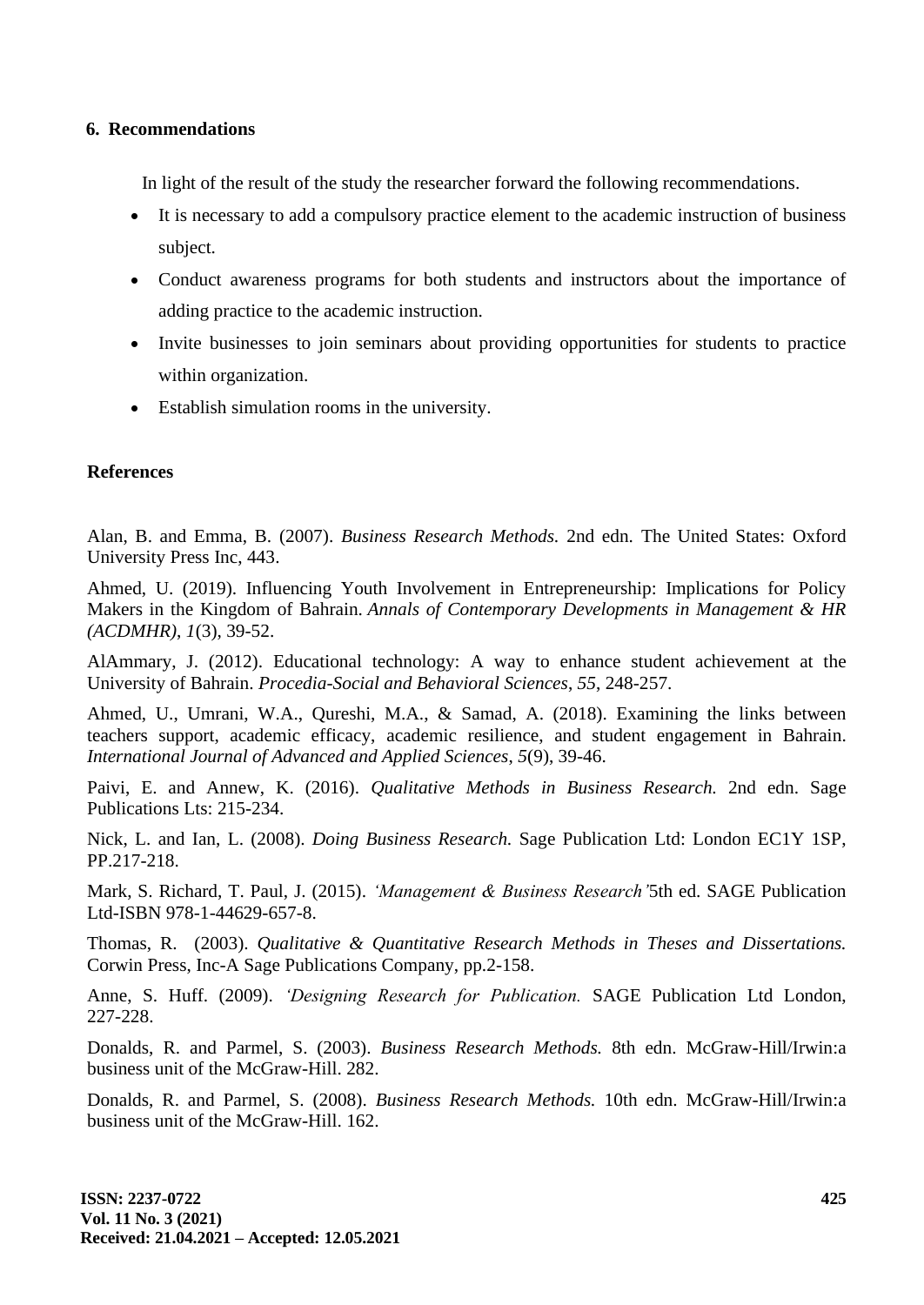Esterby-Smith, M., Thorp., R., &, P.R. (2013). *Management Research* (4th Edition). London: Sage. 95.

Glaser, E.G., and Strauss, A.L., (1967), *The Discovery of Grounded Theory: Strategies for Qualitative Research,* Weidenfeld and Nicplson, London, England.

Kathy, C. (2006) *Constructing Ground Theory,* 1st edn. India: British Ubrary Cataloguing in Publication data.

Mark, S. Richard, T. Paul, J. (2013) '*Management Research'*4th ed. SAGE Publication Asia-Pacific Pte Ltd, 95.

Mozammel, S., Ahmed, U., & Shakar, N. (2021). COVID-19 and online learning: critical insights for academic achievement. *Elementary Education Online*, *20*(4), 1452-1457.

Mozammel, S., Ahmed, U., Slade, H., & Zaman, F. (2018). Digging Deep in Students Engagement in Bahrain: Contributions from Academic Self-Efficacy and Academic Resilience. *International Journal of Management and Business Research*, *8*(1), 136-147.

Billett. (2004) From your business to our business: industry and vocational education in Australia, School of Vocational, Technology of Arts Education, 13.

Marc J. Shabracq, Cary L. Cooper, (2000) "The changing nature of work and stress", *Journal of Managerial Psychology,* 15(3).

Adrian Furnham, (2000). "Work in 2020: Prognostications about the world of work 20 years into the millennium" *Journal of Managerial Psychology,* 15.

Tzur. (2000) Second-Orders Models: A Theoretical Bridge to Practice, A Practical Bridge to Theory, Colorado University Denver, USA.

Kessels, Kwaakman. (2006) *Interface: establishing knowledge networks between higher vocational education and businesses,* University of Twente, 689-690.

Yap, (2012) Bridging the Theory-practice Gap: Work-based Business Learning, *The international Journal Learning, The University of Newcastle, New South Wales, Australia,* 127-128.

Dautermann, (2005) Teaching Business and Technical Writing in China: Confronting Assumptions and practices at Home and Abroad, Technical Communication Quarterly, *Miami University, 14*(2), 141-159.

Rawling, et al, (2005), Practice-based Learning in Information System: The Advantages for Students, Facult of computing, Engineering and Mathematical Sciences University of west of England. *Journal of Information System Education, 16*(4), 455-457.

Santos, et al, (2012) Temporalities in evaluation of training courses: Human Resources professionals, DOI 10.3233/WOR-2012-1290, p.217.

Knutsson, et al, (2010) Reality-Based Learning: How to get Business Students Down to Business, *International Journal of Teaching and Learning in Higher Education, Lund University, 1,* 278,279.

Hartmann, et al, (2009) Towards Permeability between Vocational and Academic Education. Experiences and Analyses from current Initiatives in Germany, *European Journal Education,* 44(3), 2009, 351-352.

Chen, et al, (2010) Exploring the relationship between Learning Styles, Students Behaviors in a class and Academic Achievements of Students in the Department of Machinery in Vocational Schools, The *International Journal of Learning,* 205-206.